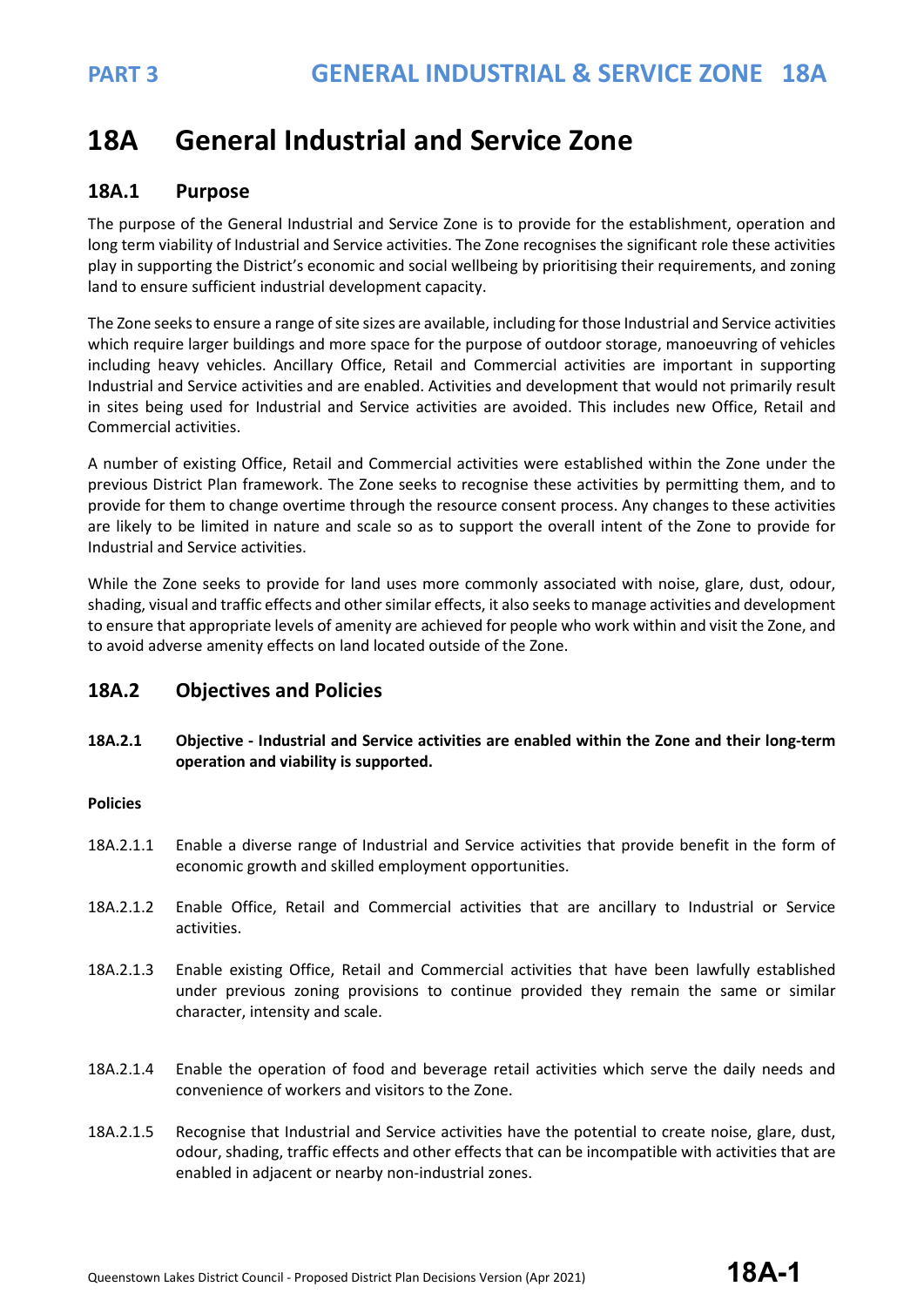- 18A.2.1.6 Recognise and provide for Trade Suppliers within the Zone only where the following can be demonstrated:
	- a. the activity plays a role in supporting the establishment, operation and long term viability of Industrial and Service activities;
	- b. the activity is primarily involved in wholesaling related trade comprising the storage, sale and distribution of goods to other businesses and institutional customers, including trade customers; and
	- c. the activity has an operational need to be located within the Zone due to space requirements for buildings, storage and loading of materials, and for the manoeuvring of heavy vehicles.
- 18A.2.1.7 Manage subdivision and development within the Zone to ensure that sites are well suited to serving the needs of a diverse range of Industrial and Service activities now and into the future.
- **18A.2.2 Objective – The establishment, operation and growth of Industrial and Service activities within the Zone is not undermined by incompatible land uses.**

#### **Policies**

- 18A.2.2.1 Avoid activities that are not compatible with the primary function of the zone and that have the ability to displace or constrain the establishment, operation and long term viability of Industrial and Service activities including:
	- a. Office, Retail and Commercial activities unless:
		- i. they are ancillary to Industrial or Service activities, or
		- ii. the activity is an existing Office, Retail or Commercial activity lawfully established prior to [xx date Chapter 18A becomes operative] and has remained the same or similar character, intensity and scale;
	- b. Large Format Retail;
	- c. Residential Activity, Residential Units and Residential Flats, and
	- d. Visitor accommodation, Residential Visitor accommodation and Homestay activities.
- 18A.2.2.2 Avoid Trade Suppliers within the Zone where the activity:
	- a. is predominantly in the business of retailing such that they become retail destinations or commercial attractions for use by the general public and which do not support the operation and long term viability of Industrial and Service activities;
	- b. could give rise to reverse sensitivity effects on Industrial or Service activities; and
	- c. could give rise to adverse effects on the safety and efficiency of the transportation network.

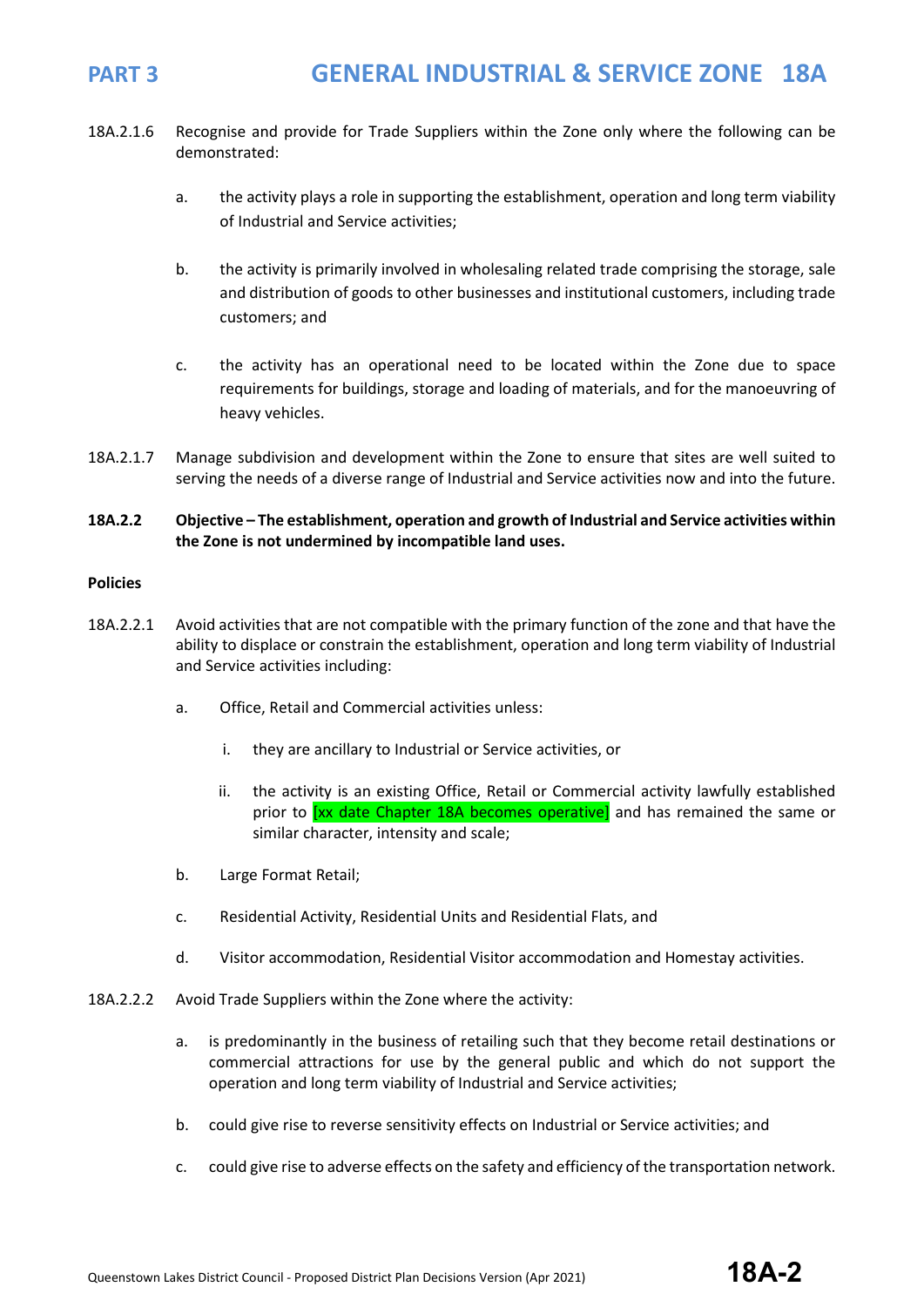- 18A.2.2.3 Avoid the cumulative establishment of activities and development within the Zone that would undermine the role played by town centre and other key business zones as the District's strategic hubs of economic activity.
- 18A.2.2.4 Limit the scale, location and function of Office, Retail and Commercial activities to ensure they are ancillary to Industrial or Service activities.
- 18A.2.2.5 Ensure all Office, Retail and Commercial activities are constructed and operated to mitigate adverse reverse sensitivity effects to Industrial or Service activities.
- 18A.2.2.6 Limit the scale, location and function of food and beverage related commercial activities within the Zone to ensure they serve the direct needs of workers and visitors to the Zone or directly relate to and support the operation of an Industrial activity.

### **18A.2.3 Objective - Activities and development within the Zone provide a level of amenity which make it a pleasant, healthy and safe place to work in and visit.**

### **Policies**

- 18A.2.3.1 Manage activities and development, both within sites and at their interface with public spaces, to ensure that people working in and visiting the Zone enjoy a pleasant level of amenity while recognising that the type of amenity experienced within the Zone may be lower than that anticipated within zones intended to accommodate more sensitive land uses.
- 18A.2.3.2 Control the location of ancillary Office, Retail and Commercial activities and encourage them to actively engage with the street frontage and public places.
- 18A.2.3.3 Control the bulk, location, design, landscaping, screening and overall appearance of sites and buildings, incorporating where relevant, the seven principles of Crime Prevention through Environmental Design (CPTED) to ensure they contribute to a quality, healthy and safe built environment while meeting the functional needs of Industrial and Service activities.
- 18A.2.3.4 Control activities and development by applying sound insulation ventilation standards or other appropriate mitigation to ensure they are not significantly adversely affected by Industrial and Service activities or by airport noise.

### **18A.2.4 Objective - Activities and development within the Zone are undertaken in a way that does not adversely affect the amenity of other zones.**

- 18A.2.4.1 Manage noise, glare, dust, odour, shading, visual and traffic effects of activities and development within the Zone to ensure the amenity of other zones is not adversely affected, including through the use of Building Restriction Areas.
- 18A.2.4.2 Manage adverse effects of activities on the visual amenity of main gateway routes into Queenstown, Wānaka and Arrowtown through the use of landscaping and by controlling the bulk and location of buildings and development.
- **18A.2.5 Objective - Activities sensitive to aircraft noise within the Queenstown Airport Air Noise Boundary or Outer Control Boundary are avoided or managed to mitigate noise and reverse sensitivity effects.**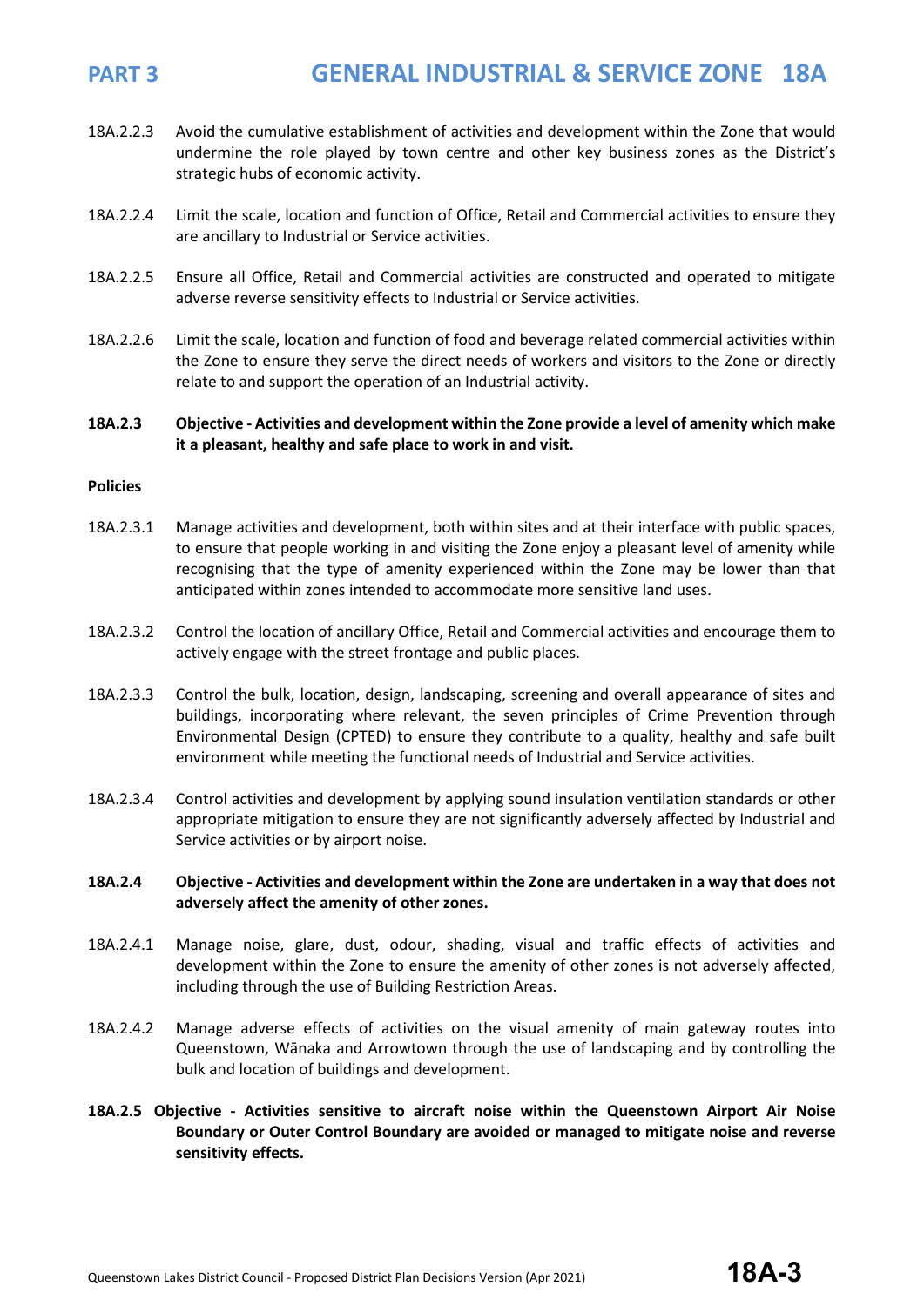Policies

- 18A.2.5.1 Require as necessary all alterations and additions to buildings containing an Activity Sensitive to Aircraft Noise located within the Queenstown Airport Air Noise Boundary or Outer Control Boundary to be designed and built to achieve specified design controls.
- 18A.2.5.2 Avoid any new Activity Sensitive to Aircraft Noise within the Queenstown Airport Air Noise Boundary or Outer Control Boundary.

## **18A.3 Other Provisions and Rules**

### **18A.3.1 District Wide**

Attention is drawn to the following District Wide chapters.

| 1 Introduction                           | 2 Definitions                                             | 3 Strategic Direction                        |
|------------------------------------------|-----------------------------------------------------------|----------------------------------------------|
| 4 Urban Development                      | 5 Tangata Whenua                                          | 6 Landscapes and Rural<br>Character          |
| 25 Earthworks                            | 26 Historic Heritage                                      | 27 Subdivision and Development               |
| 28 Natural Hazards                       | 29 Transport                                              | 30 Energy and Utilities                      |
| 31 Signs                                 | 32 Protected Trees                                        | 33 Indigenous Vegetation and<br>Biodiversity |
| 34 Wilding Exotic Trees                  | 35 Temporary Activities and<br><b>Relocated Buildings</b> | 36 Noise                                     |
| 37 Designations                          | 38 Open Space and Recreation                              | 39 Wāhi Tūpuna                               |
| District Plan web mapping<br>application |                                                           |                                              |

### **18A.3.2 Interpreting and Applying the Rules**

- 18A.3.2.1 A permitted activity must comply with all the rules listed in the Activity and Standards tables, and any relevant district wide rules.
- 18A.3.2.2 Where an activity does not comply with a Standard listed in the Standards table, the activity status identified by the 'Non-Compliance Status' column shall apply. Where an activity breaches more than one Standard, the most restrictive status shall apply to the activity.
- 18A.3.2.3 For controlled and restricted discretionary activities, the Council shall restrict the exercise of its discretion to the matters listed in the rule.
- 18A.3.2.4 These following abbreviations are used in the following tables. Any activity which is not permitted (P) or prohibited (PR) requires resource consent.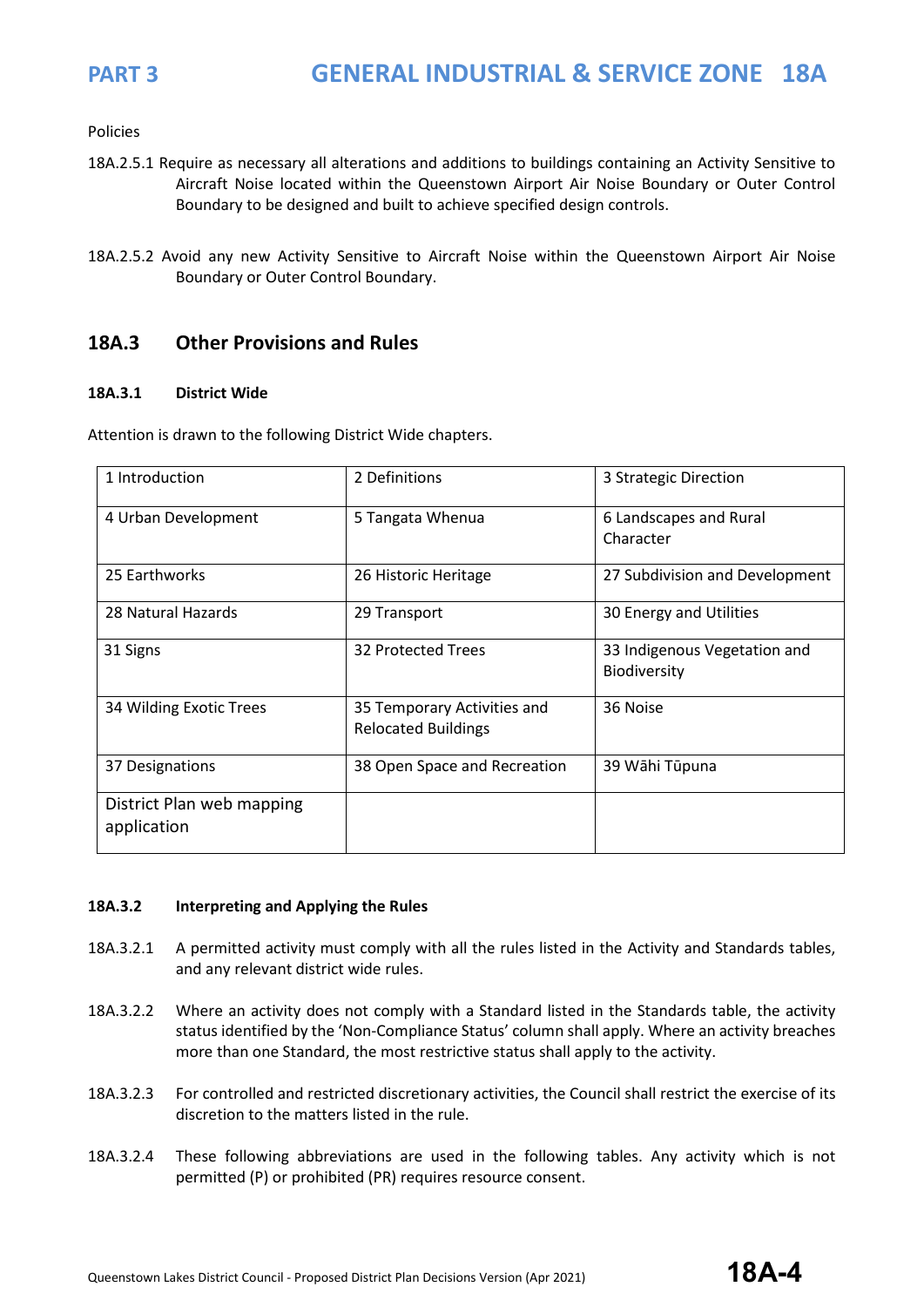18A.3.2.5 Compliance with the New Zealand Electrical Code of Practice for Electrical Safe Distances ("NZECP34:2001") is mandatory under the Electricity Act 1992. All activities, such as buildings, earthworks and conductive fences regulated by NZECP34: 2001, including any activities that are otherwise permitted by the District Plan must comply with this legislation. Chapter 30 (Energy and Utilities) part 30.3.2.c has additional information in relation to activities and obligations under NZECP43:2001.

| D         | Permitted                       | ◡         | Controlled    |
|-----------|---------------------------------|-----------|---------------|
| <b>RD</b> | <b>Restricted Discretionary</b> | D         | Discretionary |
| <b>NC</b> | Non Complying                   | <b>PR</b> | Prohibited    |

## **18A.4 Rules – Activities**

|         | Table 18A.4 – Activities in the General Industrial and Service Zone                                                                                                                                                                                                                              | <b>Activity</b><br><b>Status</b> |
|---------|--------------------------------------------------------------------------------------------------------------------------------------------------------------------------------------------------------------------------------------------------------------------------------------------------|----------------------------------|
| 18A.4.1 | Industrial activities and Service activities                                                                                                                                                                                                                                                     | P                                |
| 18A.4.2 | Office, Retail and Commercial activities that are ancillary to Industrial or Service<br>activities on the same site                                                                                                                                                                              | P                                |
| 18A.4.3 | Commercial sale of food and beverages including restaurants, takeaway food bars<br>and Licensed Premises                                                                                                                                                                                         | P                                |
| 18A.4.4 | Outdoor Storage                                                                                                                                                                                                                                                                                  | P                                |
| 18A.4.5 | Existing Office, Retail or Commercial activities lawfully established prior to [date<br>rules become operative], including the relocation of the existing Office, Retail or<br>Commercial activity within the same building or tenancy on the same site as the<br>lawfully established activity. | P                                |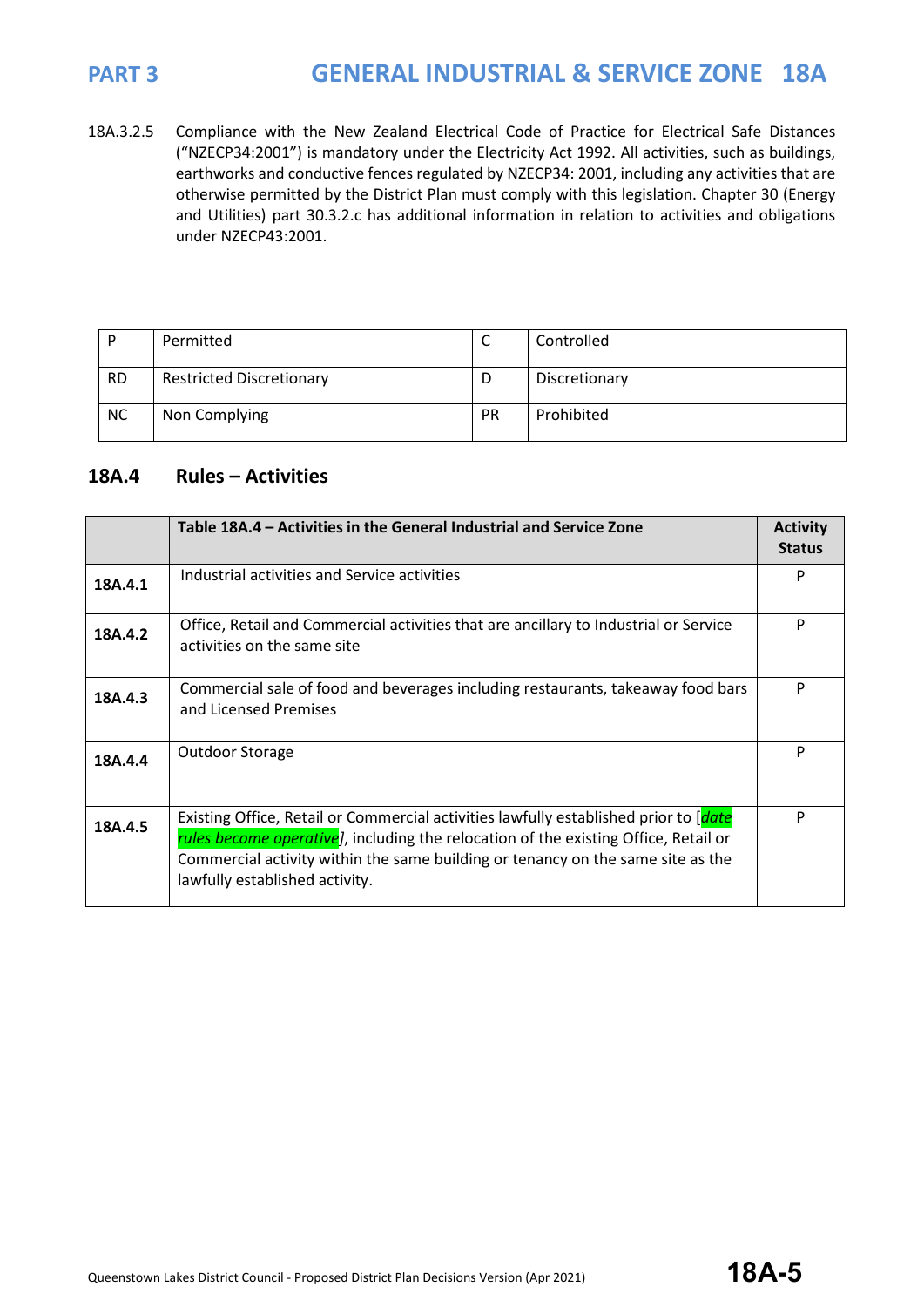|         | Table 18A.4 - Activities in the General Industrial and Service Zone                                                                                                                                                                                                                                                                           |           |
|---------|-----------------------------------------------------------------------------------------------------------------------------------------------------------------------------------------------------------------------------------------------------------------------------------------------------------------------------------------------|-----------|
| 18A.4.6 | <b>Buildings</b>                                                                                                                                                                                                                                                                                                                              | <b>RD</b> |
|         | Discretion is restricted to:                                                                                                                                                                                                                                                                                                                  |           |
|         | external appearance, including materials and colours;<br>a.                                                                                                                                                                                                                                                                                   |           |
|         | landscaping at the interface of the site with adjacent roads and public places;<br>b.                                                                                                                                                                                                                                                         |           |
|         | signage platforms;<br>c.                                                                                                                                                                                                                                                                                                                      |           |
|         | lighting;<br>d.                                                                                                                                                                                                                                                                                                                               |           |
|         | the external appearance and proximity to the street front of any ancillary<br>e.<br>activities, including Office, Retail and Commercial activities;                                                                                                                                                                                           |           |
|         | f.<br>servicing, including water supply, stormwater and wastewater;                                                                                                                                                                                                                                                                           |           |
|         | access, manoeuvring, and loading;<br>g.                                                                                                                                                                                                                                                                                                       |           |
|         | location and provision of waste and recycling storage space;<br>h.                                                                                                                                                                                                                                                                            |           |
|         | the contribution the building makes to the safety of the General Industrial<br>i.<br>and Service Zone through adherence to CPTED principles;                                                                                                                                                                                                  |           |
|         | j.<br>natural hazards; and                                                                                                                                                                                                                                                                                                                    |           |
|         | where Electricity Sub-transmission Infrastructure or Significant Electricity<br>k.<br>Distribution Infrastructure as shown on the District Plan web mapping<br>application is located within the adjacent road, any adverse effects on that<br>infrastructure.                                                                                |           |
| 18A.4.7 | Buildings within the Outer Control Boundary                                                                                                                                                                                                                                                                                                   |           |
|         | Any alterations and additions to existing buildings that contain an Activity<br>a.<br>Sensitive to Aircraft Noise (ASAN) shall be designed to achieve an Indoor<br>Design Sound Level of 40 dB Ldn within any Critical Listening Environment,<br>based on the 2037 Noise Contours.                                                            |           |
|         | Compliance between the Outer Control Boundary (OCB) and the Air Noise<br>b.<br>Boundary (ANB).                                                                                                                                                                                                                                                |           |
|         | Compliance shall be demonstrated by either installation of mechanical<br>ventilation to achieve the requirements in Rule 36.6.2 or by submitting a<br>certificate to the Council from a person suitably qualified in acoustics<br>stating that the proposed construction will achieve the Indoor Design<br>Sound Level with the windows open. |           |
|         | Discretion is restricted to:                                                                                                                                                                                                                                                                                                                  |           |
|         | the design, construction, orientation and location of the alterations or<br>а.<br>additions to achieve adequate indoor sound insulation from aircraft noise.                                                                                                                                                                                  |           |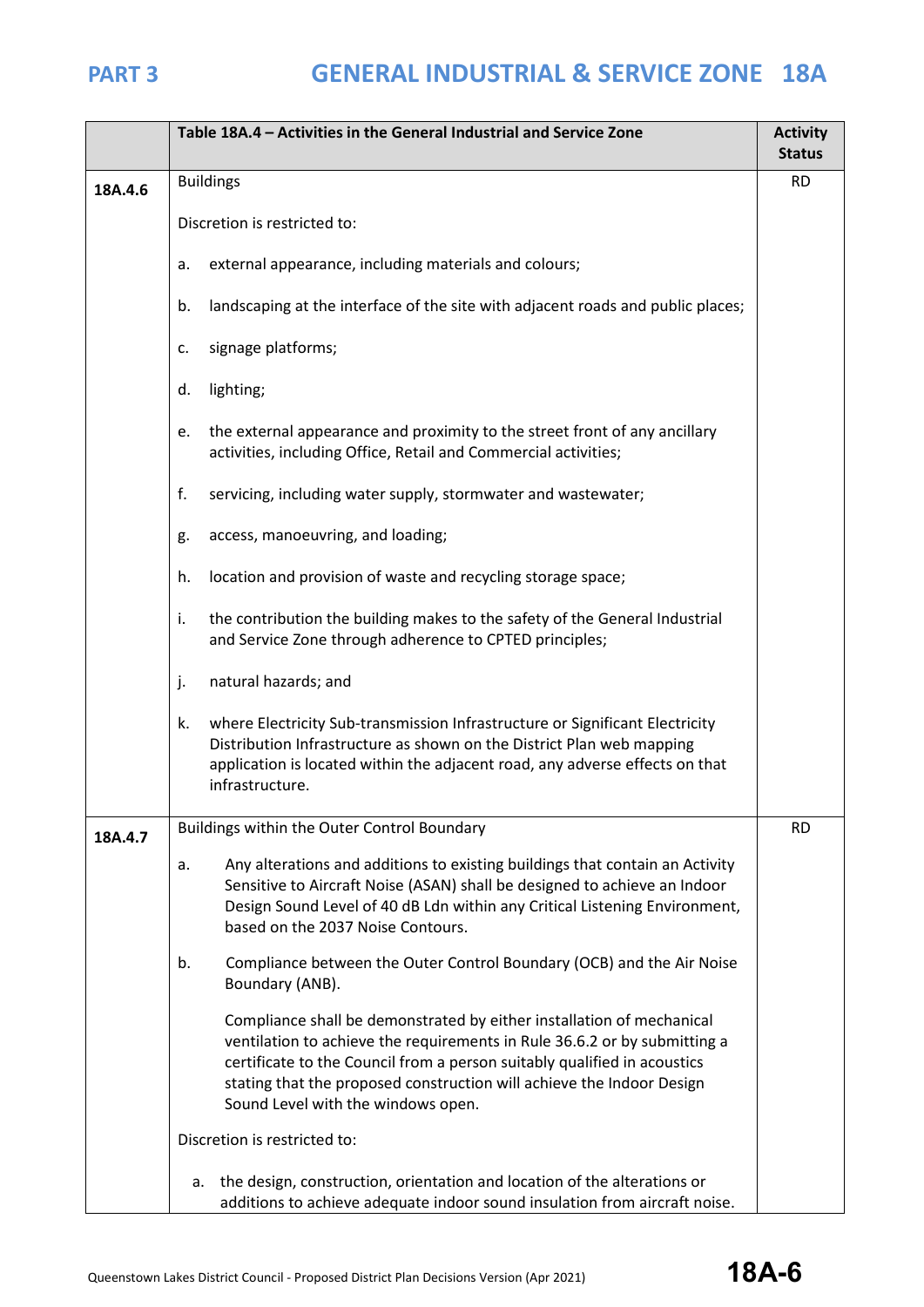|          | Table 18A.4 - Activities in the General Industrial and Service Zone                                                                                                                                             |           |
|----------|-----------------------------------------------------------------------------------------------------------------------------------------------------------------------------------------------------------------|-----------|
| 18A.4.8  | <b>Trade Suppliers</b>                                                                                                                                                                                          | D         |
| 18A.4.9  | Outdoor storage and Outdoor waste storage within any building restriction area<br>shown on any structure plan within Chapter 27 (Subdivision and Development)                                                   | <b>NC</b> |
| 18A.4.10 | <b>Commercial Recreation and Recreation activities</b>                                                                                                                                                          |           |
| 18A.4.11 | <b>Community activities and Community Facilities</b>                                                                                                                                                            | <b>NC</b> |
| 18A.4.12 | Any activity requiring an Offensive Trade Licence under the Health Act 1956 other<br>than the "collection and storage of used bottles for sale" and "refuse collection<br>and disposal" (as listed in that Act) | <b>NC</b> |
| 18A.4.13 | Any building within a Building Restriction Area that is identified on the District<br>Plan web mapping application                                                                                              | <b>NC</b> |
| 18A.4.14 | Activities that are not listed in this Table                                                                                                                                                                    | <b>NC</b> |
| 18A.4.15 | Large Format Retail                                                                                                                                                                                             | <b>PR</b> |
| 18A.4.16 | Activities Sensitive to Aircraft Noise within the Queenstown Airport Outer Control<br>Boundary or the Queenstown Airport Air Noise Boundary                                                                     | PR        |
| 18A.4.17 | Existing Office, Retail and Commercial activities [date rules become operative] that<br>do not comply with rule 18A.4.5                                                                                         | <b>NC</b> |
| 18A.4.18 | Office, Retail and Commercial activities not otherwise identified                                                                                                                                               | <b>PR</b> |
| 18A.4.19 | Residential Activity, Residential Units and Residential Flats                                                                                                                                                   | PR        |
| 18A.4.20 | Visitor Accommodation, Residential Visitor Accommodation and Homestay<br>activities                                                                                                                             | PR        |
| 18A.4.21 | Airport                                                                                                                                                                                                         | <b>PR</b> |
| 18A.4.22 | Mining activities                                                                                                                                                                                               | PR        |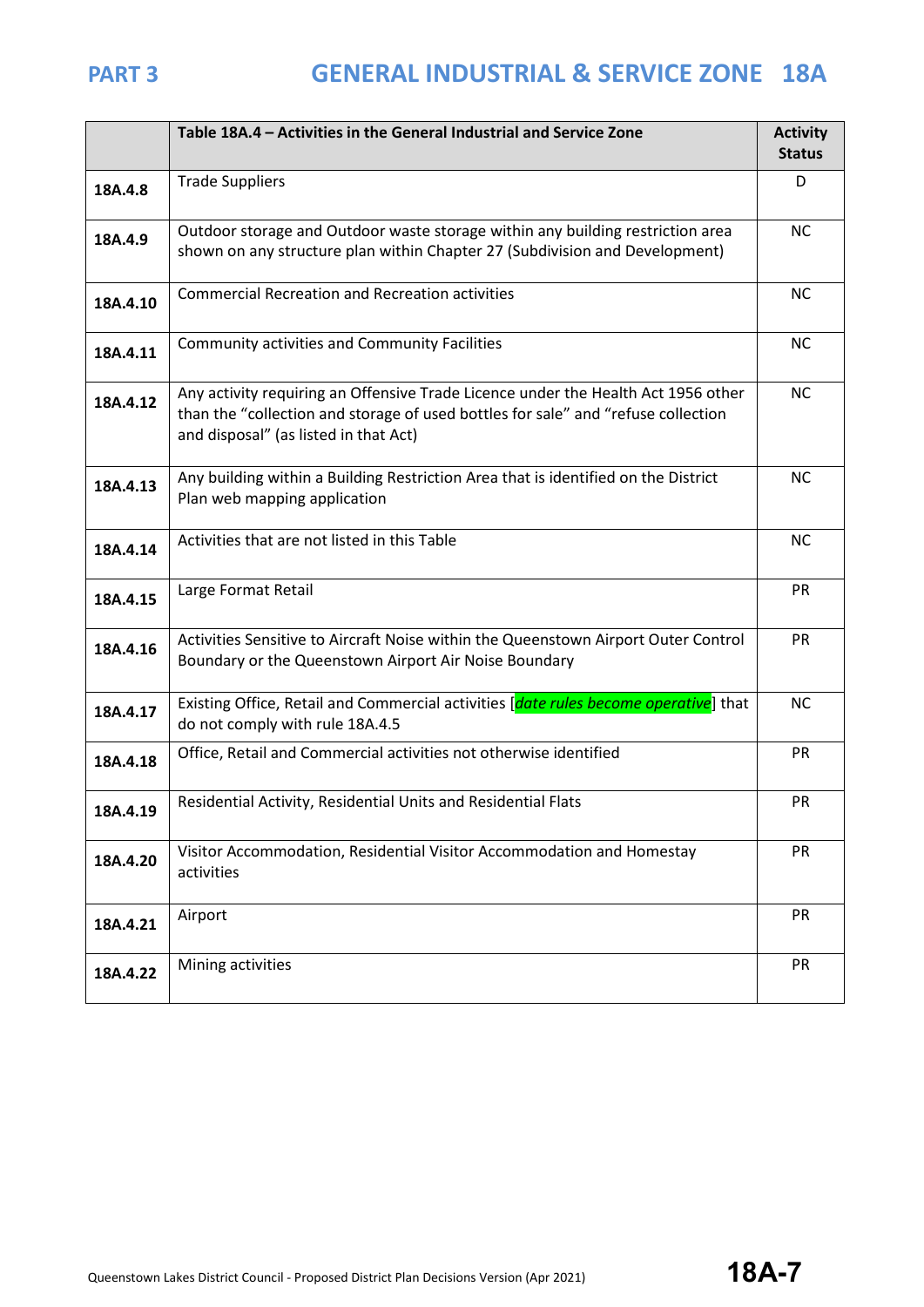## **18A.5 Rules – Standards**

|         | Table 18A.5 - Standards for activities located within the General<br><b>Industrial and Service Zone</b>                                                                                                                                                                                                                                                                                                                                                                                                                                                                                                                                                                                                                                                                                                                                                                                                                                                                                                                                                                                                                                                                                                         | <b>Non-compliance status</b>                                                                                                                                                                                                                                                                                                                                                                                                                                                                                                                                                                                                                                                                                                                                                                                                                                                                                                                                                                              |
|---------|-----------------------------------------------------------------------------------------------------------------------------------------------------------------------------------------------------------------------------------------------------------------------------------------------------------------------------------------------------------------------------------------------------------------------------------------------------------------------------------------------------------------------------------------------------------------------------------------------------------------------------------------------------------------------------------------------------------------------------------------------------------------------------------------------------------------------------------------------------------------------------------------------------------------------------------------------------------------------------------------------------------------------------------------------------------------------------------------------------------------------------------------------------------------------------------------------------------------|-----------------------------------------------------------------------------------------------------------------------------------------------------------------------------------------------------------------------------------------------------------------------------------------------------------------------------------------------------------------------------------------------------------------------------------------------------------------------------------------------------------------------------------------------------------------------------------------------------------------------------------------------------------------------------------------------------------------------------------------------------------------------------------------------------------------------------------------------------------------------------------------------------------------------------------------------------------------------------------------------------------|
| 18A.5.1 | Ancillary Office, Retail and Commercial activities                                                                                                                                                                                                                                                                                                                                                                                                                                                                                                                                                                                                                                                                                                                                                                                                                                                                                                                                                                                                                                                                                                                                                              | <b>RD</b>                                                                                                                                                                                                                                                                                                                                                                                                                                                                                                                                                                                                                                                                                                                                                                                                                                                                                                                                                                                                 |
|         | The total area used for the activity within a building shall<br>a.<br>not exceed 30% of GFA excluding any outdoor area<br>provided for in d. below;<br>The activity shall occur within the same building as the<br>b.<br>associated Industrial or Service activity, except where<br>provided for in d. below;<br>For Retail and Commercial<br>activities, only goods<br>c.<br>fabricated,<br>manufactured,<br>processed,<br>packaged,<br>distributed, maintained or repaired in association with an<br>Industrial or Service activity may be sold from the site;<br>Any part of the activity which stores, displays or otherwise<br>d.<br>operates outside a building shall be contained within a<br>single area not exceeding 10 $m2$ that directly adjoins and<br>can be directly accessed from the building; and<br>Where the activity fronts the street and is located on the<br>e.<br>ground floor, there shall be visually transparent glazing on<br>the elevation facing the street for a minimum of 20% of<br>that elevation.<br>Note: Any Critical Listening Environments will be assessed<br>against those noise insulation and ventilation requirements set<br>out in Table 5 of Chapter 36 (Noise). | Discretion is restricted to:<br>the relationship of the<br>a.<br>activity to Industrial or<br>Service activities operating<br>on the site and the extent<br>to which the activity is<br>clearly ancillary to<br><b>Industrial or Service</b><br>activities;<br>b. reasons why the activity<br>could not reasonably locate<br>in another zone;<br>c. cumulative effects on<br>industrial development<br>capacity;<br>d. reverse sensitivity effects<br>on surrounding Industrial<br>and Service activities;<br>e. the scale of the activity in<br>terms of the total indoor<br>and outdoor area required,<br>the number of staff and<br>anticipated number of<br>customers;<br>f. the effect of the activity on<br>access and onsite<br>manoeuvring and loading;<br>g. the location of the activity<br>on the site and within the<br>building or unit; and<br>h. visual effects including any<br>signage, colour, materials,<br>outdoor storage and other<br>outdoor area associated<br>with the activity. |
| 18A.5.2 | Existing Office, Commercial or Retail activities provided for<br>under 18A.4.5:                                                                                                                                                                                                                                                                                                                                                                                                                                                                                                                                                                                                                                                                                                                                                                                                                                                                                                                                                                                                                                                                                                                                 | <b>NC</b>                                                                                                                                                                                                                                                                                                                                                                                                                                                                                                                                                                                                                                                                                                                                                                                                                                                                                                                                                                                                 |
|         | a. Must occur within the same building or tenancy on the<br>same site as the lawfully established activity; and                                                                                                                                                                                                                                                                                                                                                                                                                                                                                                                                                                                                                                                                                                                                                                                                                                                                                                                                                                                                                                                                                                 |                                                                                                                                                                                                                                                                                                                                                                                                                                                                                                                                                                                                                                                                                                                                                                                                                                                                                                                                                                                                           |
|         | Must not result in an increase to:<br>b.                                                                                                                                                                                                                                                                                                                                                                                                                                                                                                                                                                                                                                                                                                                                                                                                                                                                                                                                                                                                                                                                                                                                                                        |                                                                                                                                                                                                                                                                                                                                                                                                                                                                                                                                                                                                                                                                                                                                                                                                                                                                                                                                                                                                           |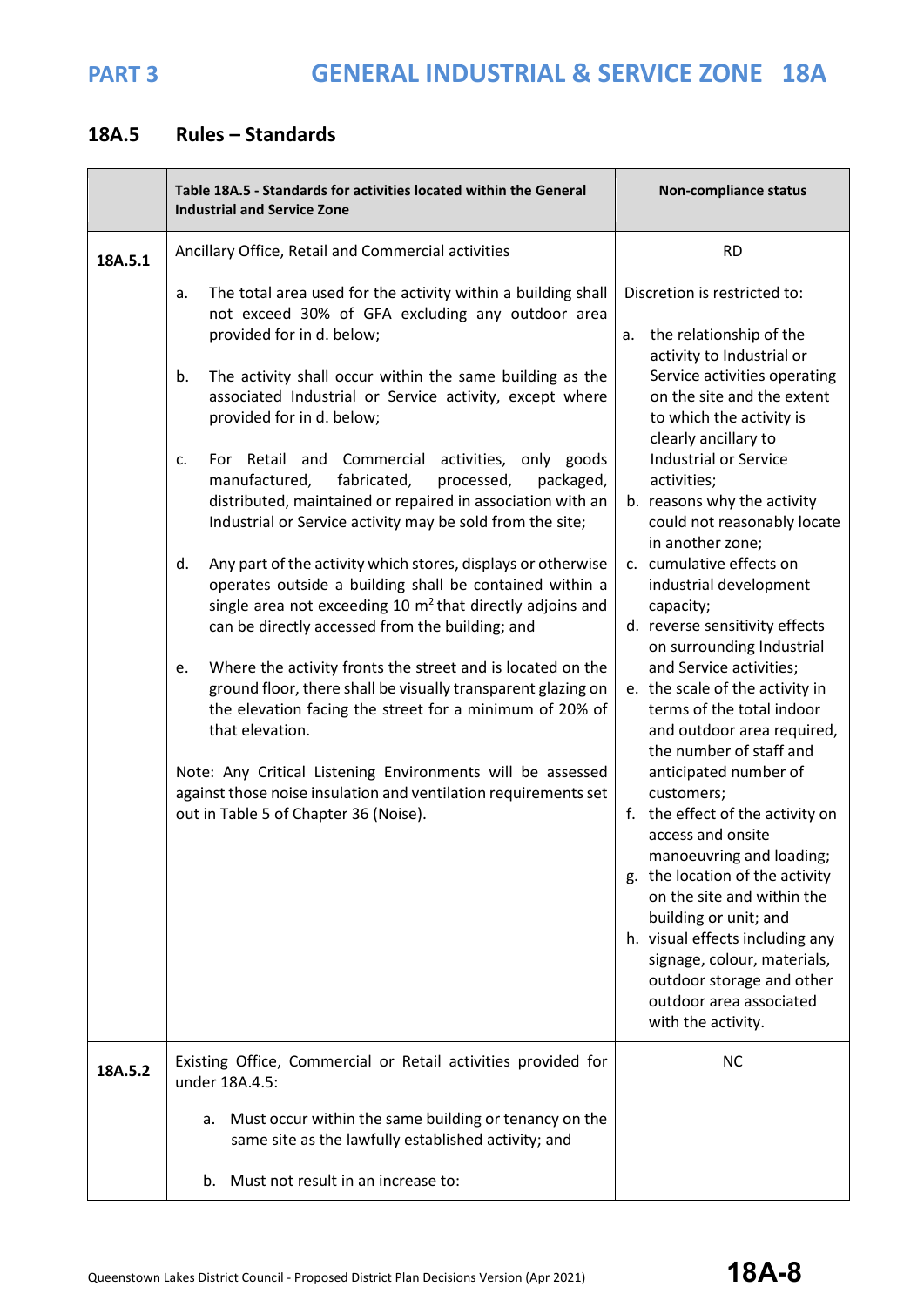|         | Table 18A.5 - Standards for activities located within the General<br><b>Industrial and Service Zone</b>                                                                                                                                                                                                                                                                                                                                                                                         | Non-compliance status                                                                                                                                                                                                                                                                                                                                                                               |
|---------|-------------------------------------------------------------------------------------------------------------------------------------------------------------------------------------------------------------------------------------------------------------------------------------------------------------------------------------------------------------------------------------------------------------------------------------------------------------------------------------------------|-----------------------------------------------------------------------------------------------------------------------------------------------------------------------------------------------------------------------------------------------------------------------------------------------------------------------------------------------------------------------------------------------------|
|         | i.<br>the gross floor area occupied by the existing lawfully<br>established activity of more than 10%;                                                                                                                                                                                                                                                                                                                                                                                          |                                                                                                                                                                                                                                                                                                                                                                                                     |
|         | ii.<br>any outdoor area occupied by the existing lawfully<br>established activity.                                                                                                                                                                                                                                                                                                                                                                                                              |                                                                                                                                                                                                                                                                                                                                                                                                     |
| 18A.5.3 | Commercial sale of food and beverages including restaurants,<br>takeaway food bars and Licensed Premises (excluding the sale<br>of liquor)                                                                                                                                                                                                                                                                                                                                                      | <b>NC</b>                                                                                                                                                                                                                                                                                                                                                                                           |
|         | The total area used for the activity shall not exceed 60m <sup>2</sup> .<br>a.<br>This includes any area contained within a building and any<br>area located outside of a building used for storage,<br>display, seating or otherwise associated with the activity;                                                                                                                                                                                                                             |                                                                                                                                                                                                                                                                                                                                                                                                     |
|         | Any outdoor area used for the activity shall be directly<br>b.<br>accessible from and adjoin the building containing the<br>activity;                                                                                                                                                                                                                                                                                                                                                           |                                                                                                                                                                                                                                                                                                                                                                                                     |
|         | Any Licensed Premises shall be ancillary to an Industrial<br>c.<br>activity; and                                                                                                                                                                                                                                                                                                                                                                                                                |                                                                                                                                                                                                                                                                                                                                                                                                     |
|         | Any part of a building used as a public entry, or as outdoor<br>d.<br>seating or display, for the activity shall be landscaped to<br>distinguish its function from other activities operating on<br>the site.                                                                                                                                                                                                                                                                                   |                                                                                                                                                                                                                                                                                                                                                                                                     |
| 18A.5.4 | Minimum Boundary Setbacks                                                                                                                                                                                                                                                                                                                                                                                                                                                                       | <b>RD</b>                                                                                                                                                                                                                                                                                                                                                                                           |
|         | Road boundary setbacks<br>а.                                                                                                                                                                                                                                                                                                                                                                                                                                                                    | Discretion is restricted to:<br>visual effects of the height,<br>a.                                                                                                                                                                                                                                                                                                                                 |
|         | i.<br>fronting any of the following residential zones - 7m<br>Lower Density Suburban Residential Zone<br>Medium Density Residential Zone<br>$\bullet$<br>High Density Residential Zone<br>٠<br><b>Meadow Park Special Zone</b><br>٠<br>Large Lot Residential Zone<br>all other road boundaries - 3m<br>ii.<br>State Highway boundaries - 5m<br>iii.<br>Internal boundary setbacks<br>b.<br>i.<br>where a site adjoins any other zone outside of the<br>General Industrial and Service Zone - 7m | scale, location and<br>appearance of the built<br>form when viewed from<br>adjacent sites, roads and<br>public places;<br>b. the nature of the activity,<br>including any noise,<br>vibration, odour, dust,<br>glare, traffic or any other<br>nuisance effects;<br>landscaping and screening;<br>c.<br>and<br>compatibility with the<br>d.<br>appearance, layout and<br>scale of surrounding sites. |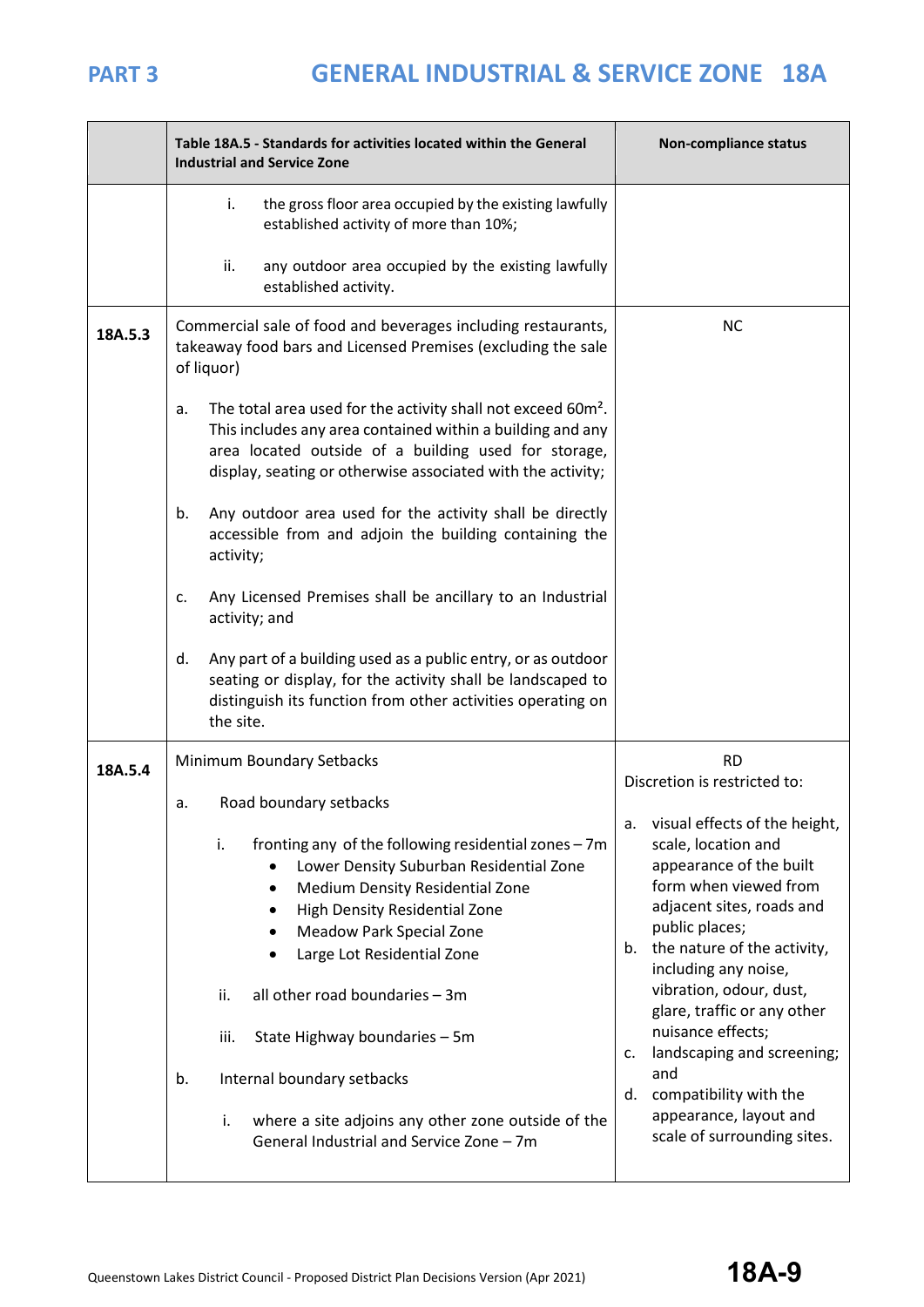|         | Table 18A.5 - Standards for activities located within the General<br><b>Industrial and Service Zone</b>                                                                                                                                                                     | Non-compliance status                                                                                                                                                                                                                                                                                                                                                                                                                                                                                                                                                                           |
|---------|-----------------------------------------------------------------------------------------------------------------------------------------------------------------------------------------------------------------------------------------------------------------------------|-------------------------------------------------------------------------------------------------------------------------------------------------------------------------------------------------------------------------------------------------------------------------------------------------------------------------------------------------------------------------------------------------------------------------------------------------------------------------------------------------------------------------------------------------------------------------------------------------|
|         | ii.<br>no minimum internal setbacks are required where<br>a site adjoins other sites within the General<br>Industrial and Service Zone                                                                                                                                      |                                                                                                                                                                                                                                                                                                                                                                                                                                                                                                                                                                                                 |
| 18A.5.5 | <b>Building coverage</b><br>Maximum building coverage of 75%                                                                                                                                                                                                                | <b>RD</b><br>Discretion is restricted to:<br>site layout and the<br>a.<br>location of buildings;<br>traffic effects of additional<br>b.<br>building coverage<br>including adequate<br>provision of access,<br>loading and manoeuvring;<br>visual effects of the<br>C.<br>height, scale, location and<br>appearance of the built<br>form when viewed from<br>adjacent sites, roads and<br>public places;<br>landscaping and<br>d.<br>screening; and<br>adequate provision and<br>e.<br>location of outdoor<br>storage space, including<br>waste and recycling<br>storage and servicing<br>areas. |
| 18A.5.6 | <b>Building Height</b><br>Maximum building height of 10m except where specified in<br>Rule 18A.5.7 and 18A.5.8 below.                                                                                                                                                       | <b>NC</b>                                                                                                                                                                                                                                                                                                                                                                                                                                                                                                                                                                                       |
| 18A.5.7 | Building Height - Wānaka General Industrial and Service Zone<br>land identified on the District Plan web mapping application<br>located between Connell Terrace and Gordon Road<br>Maximum building height of 7 metres except where specified<br>in Rule 18A.5.8 below.     | <b>NC</b>                                                                                                                                                                                                                                                                                                                                                                                                                                                                                                                                                                                       |
| 18A.5.8 | Building Height - Sites adjoining or separated by a road from<br>any of the following zones<br>Lower Density Suburban Residential Zone<br>Medium Density Residential Zone<br>High Density Residential Zone<br><b>Meadow Park Special Zone</b><br>Large Lot Residential Zone | <b>NC</b>                                                                                                                                                                                                                                                                                                                                                                                                                                                                                                                                                                                       |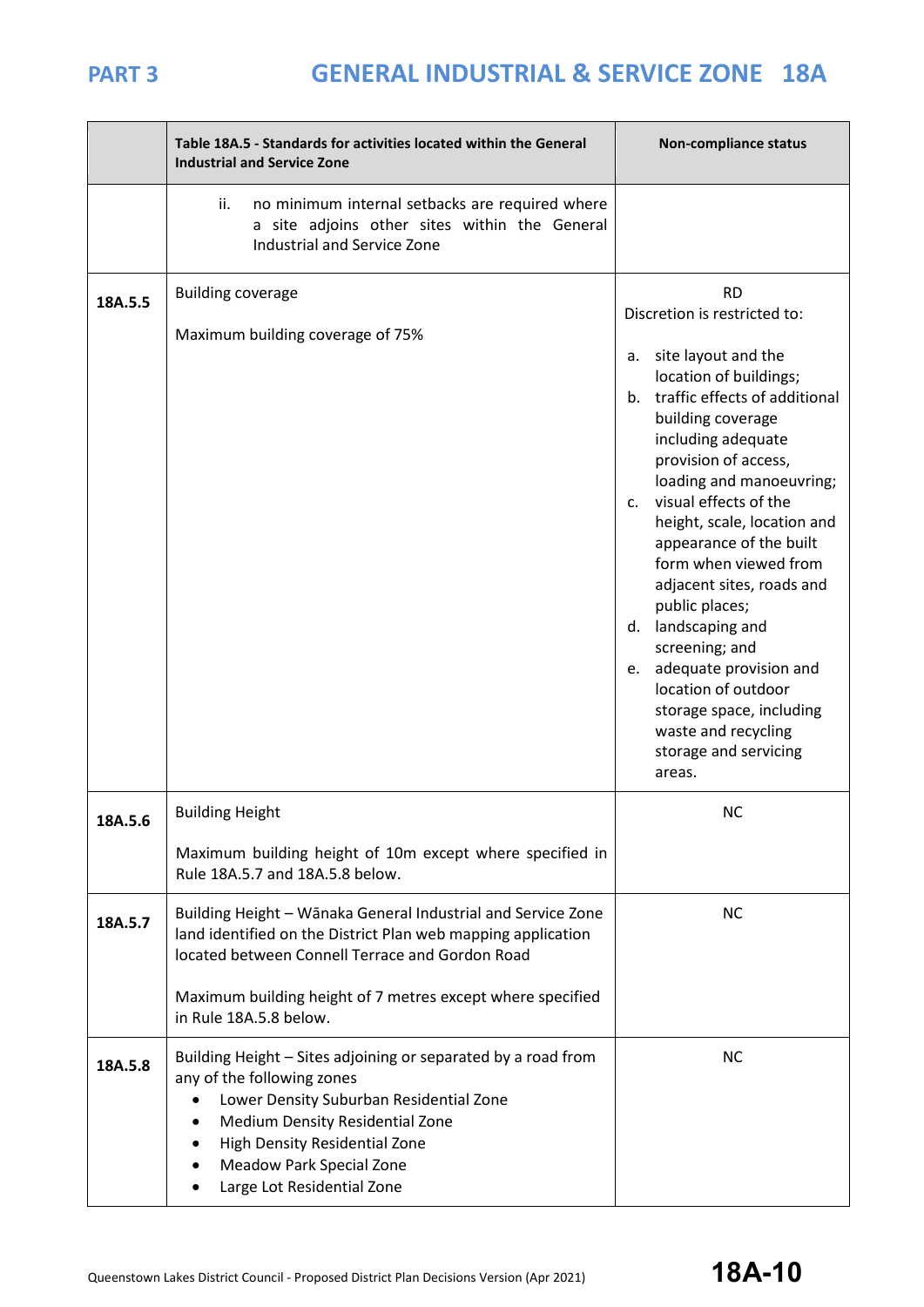|          | Table 18A.5 - Standards for activities located within the General<br><b>Industrial and Service Zone</b>                                                                                                                                                                                                                                       | Non-compliance status                                                                                      |
|----------|-----------------------------------------------------------------------------------------------------------------------------------------------------------------------------------------------------------------------------------------------------------------------------------------------------------------------------------------------|------------------------------------------------------------------------------------------------------------|
|          | a. Maximum building height of 7m;<br>b. A recession plane applies for all buildings which is inclined                                                                                                                                                                                                                                         |                                                                                                            |
|          | towards the site from a point 3m above ground level at the<br>following angles:                                                                                                                                                                                                                                                               |                                                                                                            |
|          | 45º applied on the northern site boundary; and<br>i.                                                                                                                                                                                                                                                                                          |                                                                                                            |
|          | 35º applied on all other site boundaries.<br>ii.                                                                                                                                                                                                                                                                                              |                                                                                                            |
| 18A.5.9  | Glare                                                                                                                                                                                                                                                                                                                                         | <b>RD</b>                                                                                                  |
|          | All lighting shall comply with the following:                                                                                                                                                                                                                                                                                                 | Discretion is restricted to:<br>a. Effects of glare on amenity                                             |
|          | All exterior lighting, other than footpath or pedestrian<br>a.<br>link amenity lighting, installed on sites or buildings<br>within the zone shall be directed away from adjacent<br>sites, roads and public places, and so as to limit the<br>effects on the night sky;                                                                       | values, the transportation<br>network and the night sky                                                    |
|          | No activity shall result in greater than 10 lux spill<br>b.<br>(horizontal and vertical) of light onto any adjoining<br>property within the Zone, measured at any point inside<br>the boundary of any adjoining property; and                                                                                                                 |                                                                                                            |
|          | No activity on any site shall result in greater than 3 lux<br>c.<br>spill (horizontal and vertical) of light onto any adjoining<br>property which is zoned residential (including the<br>Meadow Park Special Zone and the Large Lot Residential<br>Zone) measured at any point more than 2m inside the<br>boundary of the adjoining property. |                                                                                                            |
| 18A.5.10 | Outdoor storage                                                                                                                                                                                                                                                                                                                               | <b>RD</b>                                                                                                  |
|          | All outdoor storage shall comply with the following:                                                                                                                                                                                                                                                                                          | Discretion is restricted to the<br>following:                                                              |
|          | not be located within any road boundary setbacks; and<br>a.                                                                                                                                                                                                                                                                                   | visual impacts of the<br>а.<br>material to be stored<br>within the setback when                            |
|          | where adjoining any zone, excluding the Rural Zone,<br>b.<br>shall be screened by a solid fence at least 2m in height<br>or by dense planting of the same height.                                                                                                                                                                             | viewed from adjacent<br>sites, roads and public<br>places;                                                 |
|          |                                                                                                                                                                                                                                                                                                                                               | the nature of the activity,<br>b.<br>including any noise,<br>vibration, odour, dust,<br>glare or any other |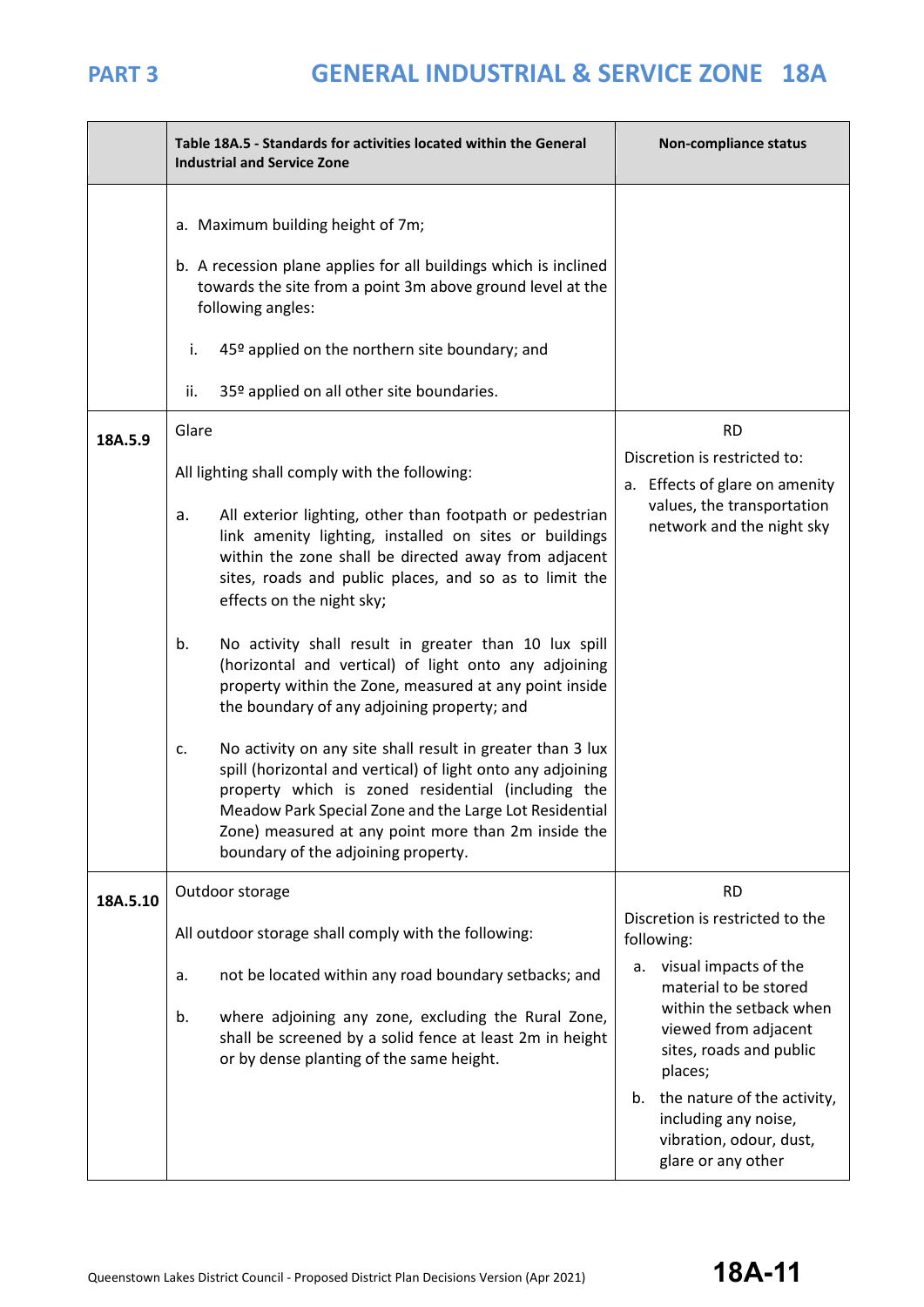$\overline{\phantom{0}}$ 

|          | Table 18A.5 - Standards for activities located within the General<br><b>Industrial and Service Zone</b>                                                                                                                        | Non-compliance status                                                                                                   |
|----------|--------------------------------------------------------------------------------------------------------------------------------------------------------------------------------------------------------------------------------|-------------------------------------------------------------------------------------------------------------------------|
|          |                                                                                                                                                                                                                                | nuisance effects emitted<br>from the activity;                                                                          |
|          |                                                                                                                                                                                                                                | the type and volume of<br>c.<br>material to be stored;                                                                  |
|          |                                                                                                                                                                                                                                | landscaping and<br>d.<br>screening; and                                                                                 |
|          |                                                                                                                                                                                                                                | e. whether pedestrian or<br>vehicle access is<br>compromised.                                                           |
| 18A.5.11 | Fencing                                                                                                                                                                                                                        | <b>RD</b>                                                                                                               |
|          | Any site adjoining any of the following zones shall<br>a.                                                                                                                                                                      | Discretion is restricted to the<br>following:                                                                           |
|          | establish a solid fence at least 2m in height, or dense<br>planting that shall achieve the same height, along the<br>site boundary;<br>Lower Density Suburban Residential Zone<br>Medium Density Residential Zone<br>$\bullet$ | visual impacts of the<br>а.<br>material to be stored<br>when viewed from<br>adjacent sites, roads and<br>public places; |
|          | High Density Residential Zone<br>Meadow Park Special Zone<br>$\bullet$<br>Large Lot Residential Zone                                                                                                                           | the nature and scale of<br>b.<br>the activity;                                                                          |
|          | In the General Industrial and Service Zone in Wānaka,<br>b.<br>the following additional standards shall apply in regard                                                                                                        | the type and volume of<br>$\mathsf{C}$ .<br>materials to be stored;<br>and                                              |
|          | to Building Restriction areas shown on any structure<br>shown<br>Chapter<br>27<br>(Subdivision<br>plan<br>in<br>and<br>Development):                                                                                           | landscaping and<br>d.<br>screening.                                                                                     |
|          | i.<br>Fences on or within 4m of open space areas shall<br>be no higher than 1.2m                                                                                                                                               |                                                                                                                         |
|          | ii.<br>This standard shall not apply to fences which are<br>at right angles to the boundary of the open space<br>area.                                                                                                         |                                                                                                                         |
|          | No razor wire or barbed wire shall be used on any fencing.<br>c.                                                                                                                                                               |                                                                                                                         |

## **18A.6 Non-Notification of Applications**

- **18A.6.1 Except as provided for under Rule 18A6.1.3 the following restricted discretionary activities shall not require the written approval of other persons and shall not be notified or limitednotified:**
- 18A.6.1.1 18A.4.6 Buildings
- 18A.6.1.2 18A.5.1 Ancillary Office, Retail and Commercial activities